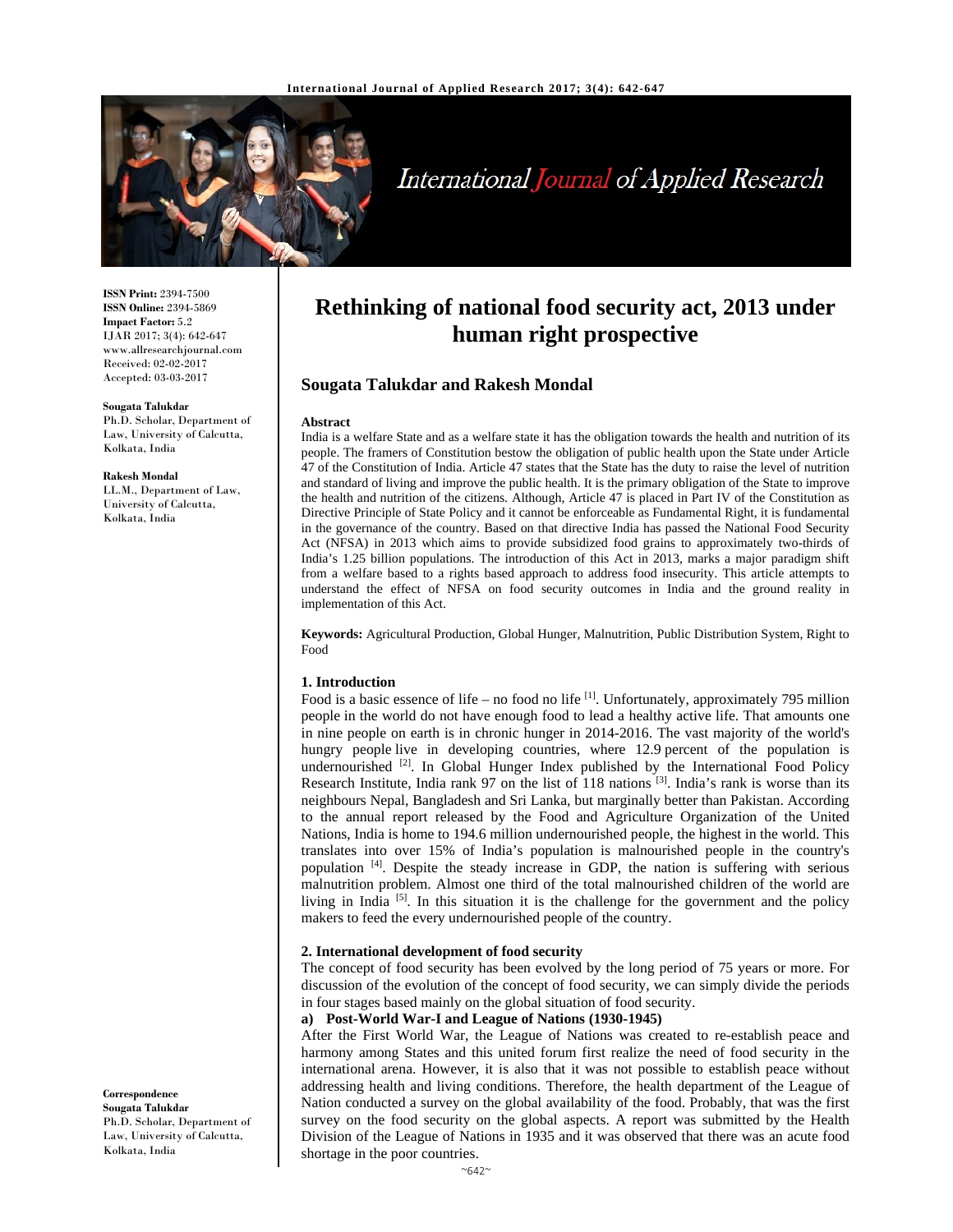This was the first documented account of the extent of hunger and malnutrition in the world. Reviewing the report, the League of Nations directed co-ordination and cooperation from those concerned countries to achieve food security. The League of Nations finally agreed that proper action plans should be framed and implemented for increasing food production to meet human needs in future <sup>[6]</sup>.

### **b) Post World War II, United Nation and FAO (1945- 1970)**

After the World War II, United Nations Organization has been established to keep peace in the world and Food and Agricultural Organization (FAO) has also been established as a specialized body to ensure food security to the world population and to raise levels of nutrition, improve agricultural productivity, better the lives of rural populations and contribute to the growth of the world economy. The newly established FAO conducted its first World Food Survey in 1945. The basic object of the survey was to find out whether there was sufficient food and macronutrients for every individual on earth. After the World War II, widespread use of pesticides, fertilizers and other farm chemicals create the surplus in the food production. At this period overproduction of the agricultural products soon became a concern for many countries including USA. As a result, between 1948 to 1953 large amount of food grains was transferred from US to Europe within the framework of the Marshall Plan. In 1952 the FAO established a Committee on surplus Commodity Problems (CCP) to provide advice on surplus problems arising out of overproduction of agricultural products.

In the same year the CCP was requested to examine the feasibility of establishing an emergency food reserve to make that available to countries threatened by famine and also recommended to establish a permanent committee to deal with surplus disposal. As a result, the Consultative Subcommittee on Surplus Disposal (CSSD) was established in 1954 in Washington D.C to monitor continuously the impact of surplus disposal on agricultural production and international trade. The CSSD is still functioning and reporting periodically to the FAO Council through the CCP [7]. Further, on  $27<sup>th</sup>$  October 1960, the United Nations General Assembly passed a resolution on "the provision of Food Surpluses to Food Deficit people through the United Nations Systems" [8]. The basic object of this resolution was to utilize the surpluses as a solution for chronic hunger and malnutrition in various developing countries.

#### **c) Food Crisis (1970-1990 )**

Since 1970 unexpected climates change has occurred in various regions of the world resulting in a dramatic reduction in the food grain production. As a result, the price of the food grain became higher than its average one. At the same time, OPEC  $[9]$  has increased the price of the petroleum to unprecedented record level. This adversely affected to the agriculture sector as the cost of fertilizers and transport of the food products became costly. It gradually became out of the reach of the developing countries. Commercial imports were getting more expensive for developing countries [10]. In view of the international food crisis, a number of countries from both developed and developing world requested the United Nations to organize an international conference to review the situation.

Accordingly, the United Nations World Food Conference took place in November 1974 in Rome to agree on measures to ensure that within a decade nobody would suffer from food insecurity. The Conference approved an International Undertaking on World Food Security which for the first time recognized that food security was a common concern of all nations. Moreover the result of the conference may be divided as two-fold. First was the passing of Universal Declaration on the Eradication of Hunger and Malnutrition [11]. The representatives of 135 signatory States, including India, promise to work together towards eliminating hunger and malnutrition from the world. The Paragraph 1 of the declaration ensures that every man, woman and child has the inalienable right to be free from hunger and malnutrition in order to develop fully and maintain their physical and mental faculties [12]. Second outcome of the Conference was establishment of the International Fund for Agricultural Development (IFAD). IFAD is now playing an important role in food security within the guidance of FAO.

# **d) Golden Years of Food security (1990-2005)**

This period can be called as the Golden period of the Global Food security as in this period at least fifteen international conferences have been held on food security and fruitful recommendations have been adapted by international authorities. The main development of this period is that the multidisciplinary dimension of the food security has been realized by the state as well as international actors.

Among these conferences, First International Conference on Food and Nutrition was organised in December, 1992 in Rome. The objectives of this Conference were to examine the magnitude of the problems related to hunger, malnutrition and dietary diseases [13]. The said conference came to the conclusion that there is sufficient food for all people and we have both the knowledge and the resources to eliminate hunger and all forms of malnutrition. However, due to the corruption and inefficiency in the Public Distribution System the food is not equally access by the people [14].

Probably the biggest success at that period was commencement of The World Food Summit. The World Food Summit which was taken place in Rome, November, 1996. Under this Summit the Rome Declaration on World Food Security was adapted. Under this declaration the participating nations has made the commitment to achieve the food security for all around the world, with an immediate view to reducing the number of undernourished people to half their present level no later than 2015 [15]. The Declaration reaffirmed the right of everyone to have access to safe and nutritious food, consistent with the right to adequate food and the fundamental right of everyone to be free from hunger [16].

# **3. Food Security in India**

From the historical area, shortage of food was a familiar event in respect to the Indian society. The prime reason for that India's agriculture mostly depends upon the quantum of the monsoon rains [17]. Kautilya, the great statesman of ancient India, in his exhaustive chronicle on statecraft *Arthashastra* (321-301 BC), has advised the kings that during famine, the king should show favour to his people providing them with seeds and provisions [18]. In *Vedic* era, the parting direction of Guru to his disciples was to go and grow food grains. The saying '*Annam Brahmam'* (Grain is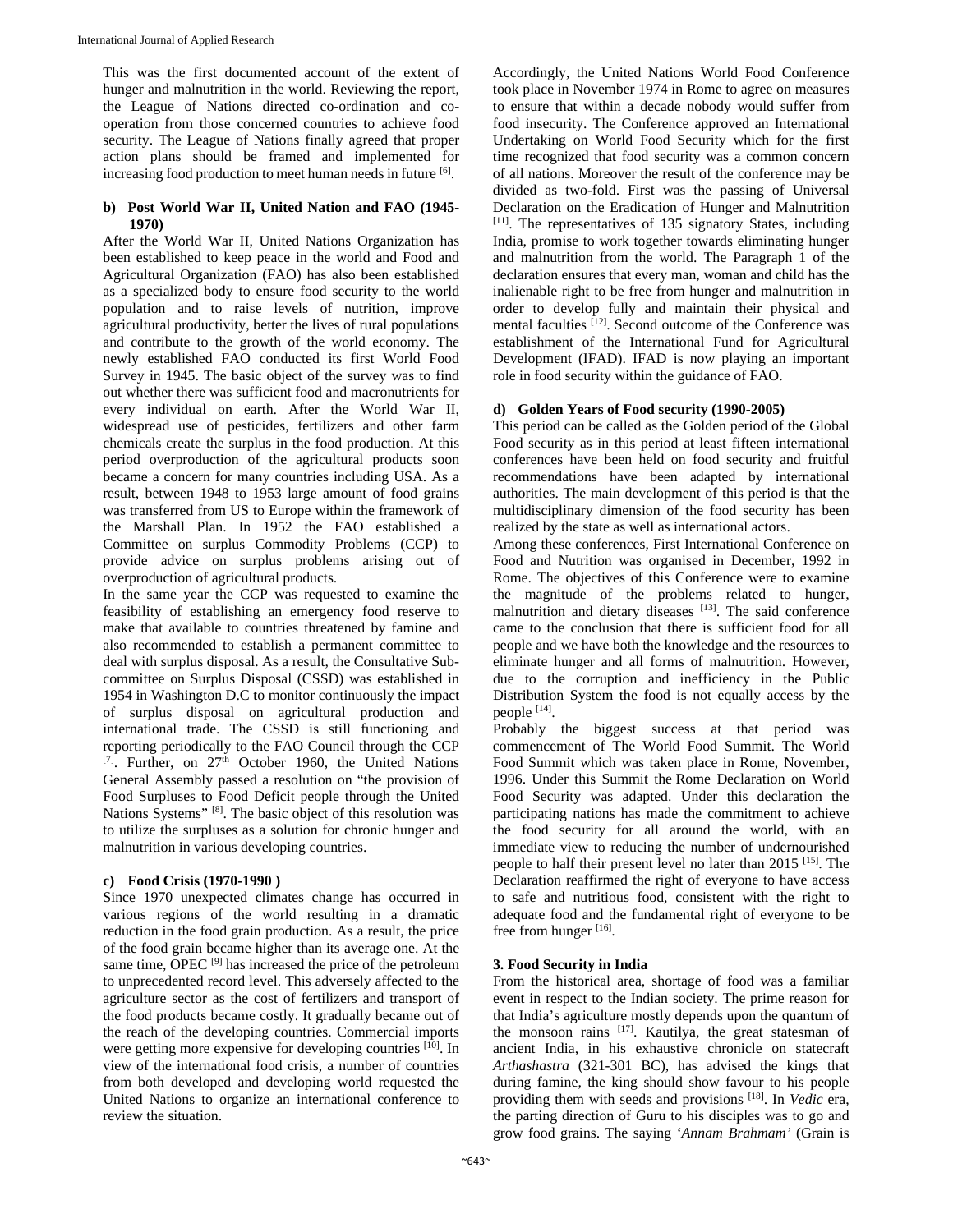God) also illustrate the importance that was given to food grains. The *Mauryas* under whom India received her first unity-both cultural and political-laid down elaborate instructions to the higher officers with respect to the measures for dealing with famine and other natural calamities. According to some historical sources, there were 14 famines between 11th and 17th century. Moreover, there were more than 20 famines from the time period of 1860 to 1909 [19].

Situation seems to have changed drastically on the eve of the Second World War and the Bengal Famine of 1943 is known to have claimed around 3.5 million lives. This led to the British Government to appoint an official Famine Inquiry Commission and which had figured out at 1.4 million deaths due to the Bengal Famine [20]. Soon after becoming an Independent Nation on 15 August 1947, India opted for planned economic development to improve the standard of life and food security in India. Partition of the country in 1947 left India with 82% of the total population of undivided India but only 75% of the cereal production. The surplus province of Punjab was partitioned and West Punjab, which had a well-established network of irrigation canals, went to Pakistan, Sind province, which too was a surplus province also went to Pakistan [21].

India's food policy seeks to achieve the social justice through proper food price and public distribution system. In order to achieve its cherished goal India has introduced world's biggest public distribution system and various poverty alleviation programmes. The food policy of independent India was examined by a Food Grains Policy Commission under the chairmanship of Sir Purshottam Das Thakur Das in 1947 which submitted its report in April 1948 [22]. Food policy being necessarily a dynamic concept, the 1947 Commission was followed by a number of Commissions which examined the food policy from time-totime.

The next important step was setting up of the Food Corporation of India (FCI) and the Agriculture Prices Commission in 1965. Further, the Commission for Agricultural Costs and Prices (CACP), was established to advise the Government on price policy for agricultural commodities. The First Five Year Plan, launched in 1951, gave highest priority to Agriculture and even though the investment priority shifted to industries in the Second, the foundation laid by the First Plan continued to be the guiding spirit for planning and implementation of agricultural development programmes in India<sup>[23]</sup>. In December 2011, National Food Security Bill was introduced in the Lok Sabha for the first time to address the issue of food security in a comprehensive manner. Finally, the welfare based paradigm has been shifted to right base paradigm to the citizen of India.

#### **4. Basic features of the food security Act, 2013**

The basic features of the Food Security Act, 2013 are followings:

**a) Coverage and entitlement under Targeted Public Distribution System (TPDS):** The Act provides coverage up to 75% of the rural population and 50% of the urban population under TPDS  $[24]$ , with uniform entitlement of 5 kilo grams food grain per person per month. However, before the introduction of the Act, under *Antyodaya Anna Yojana* (AAY) [25] the subsidized food grain had been provided to the poorest

of the poor families. According to AAY scheme 35 kilograms of food grain per household per month has been allotted to the eligible households under the Target Public Distribution system [26].

- **b) State-wise coverage:** Corresponding to the all India coverage, State-wise allocation of food grain will be determined by the Central Government. Planning Commission has determined the State-wise coverage by using the NSS Household Consumption Survey data for 2011-12 [27].
- **c) Subsidized prices under TPDS and their revision:** Food grains under TPDS will be made available at subsidized prices. As per the Act eligible households will get rice per kg not exceeding Rs. 3, white not exceeding Rs. 2 and coarse grains not exceeding Rs. 1. However this price fixation is valid for three years from the date of commencement of the Act and Central Government is entitled to fix the price from time to time. But the price should not exceed the derived minimum support price for the rice and minimum support price for the wheat and coarse grains [28].
- **d) Identification of Households:** Within the coverage under TPDS determined for each State, the work of identification of eligible households is to be done by States/UTs<sup>[29]</sup>.
- **e) Nutritional Support to women and children:** Pregnant women and lactating mothers and children in the age group of 6 months to 14 years will be entitled to meals as per prescribed nutritional norms under Integrated Child Development Services (ICDS) and Mid-Day Meal (MDM) schemes. Higher nutritional norms have been prescribed for malnourished children upto 6 years of age  $[30]$ .
- **f) Maternity Benefit:** Pregnant women and lactating mothers will also be entitled to receive maternity benefit of not less than Rs. 6,000<sup>[31]</sup>.
- **g) Women Empowerment:** The eldest woman who is not less than eighteen years of age, in every eligible household, shall be head of the household for the purpose of issue of ration cards [32].
- **h) Grievance Redressal Mechanism:** There is requirement to establish Grievance redressal mechanism at the District and State levels. States will have the flexibility to use the existing machinery or set up separate mechanism [33].
- **i) Cost of Intra-State transportation & handling of food grains and FPS Dealers' margin:** Central Government will provide assistance to States in meeting the expenditure incurred by them on transportation of food grains within the State, its handling and FPS dealers' margin as per norms to be devised for this purpose [34].
- **j) Transparency and Accountability:** Provisions have been made for disclosure of records relating to PDS, social audits and setting up of Vigilance Committees in order to ensure transparency and accountability [35].
- **k) Food Security Allowance:** Provision for food security allowance to entitled beneficiaries in case of non-supply of entitled food grains or meals [36].
- **l) Penalty:** Provision for penalty on public servant or authority, to be imposed by the State Food Commission, in case of failure to comply with the relief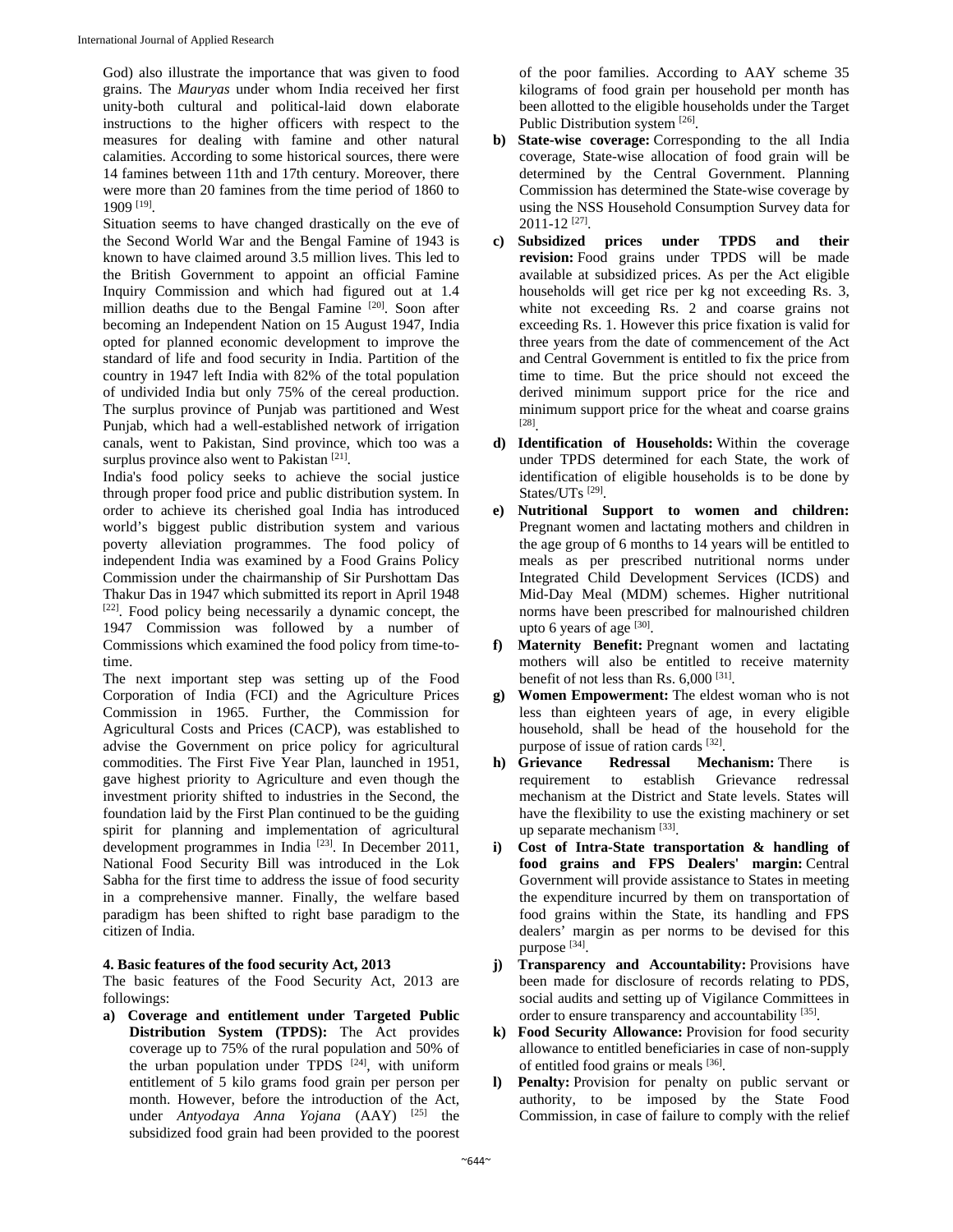recommended by the District Grievance Redressal Officer [37].

# **5. Critical analysis of the Food Security Bill, 2013**

# **i) Vote security not Food Security**

The Act has been criticized as it was passed by the UPA Government keeping in mind the General Assembly Election 2014. It seems that the Act work as a vote security rather food security. At the time of the passing the Act, the fiscal deficit for year 2013-14 has been contained at Rs 508149 crore (provisional) which is 4.5% of the GDP [38]. So, the financial circumstance of the Nation was not favourable to afford the burden of food security [39].

#### **ii) Heavy burden on the fiscal policy**

The Food Security Act, 2013 is a good move but probably the time is not suitable for it. The fiscal deficit for 2013-14 has been contained at Rs 508149 crore (provisional) which is 4.5% of the GDP [40]. This Act further add heavy burden on the Indian economy. On the other hand, revenue collections from the domestic industry and exports are not very commendable in this year. In this situation an expansive food security programme is apprehended to worsen the deficit as well as Indian economic stability.

Table 1: Central Government Subsidy Burden: [41]

| <b>Commodities</b> | 2012-13 (Budget)          | 2013-14 (Budget          | 2012-13          | 2013-14          |
|--------------------|---------------------------|--------------------------|------------------|------------------|
|                    | <b>Estimate in Crore)</b> | <b>Estimate-in Crore</b> | (Share in Total) | (Share in Total) |
| Food Subsidy       | Rs.85,000                 | Rs.90,000                | 34.3%            | 40.7%            |
| Fertilizer Subsidy | Rs.65.974.1               | Rs.65.971.5              | 26.6%            | 29.8%            |
| Petroleum Subsidy  | Rs.96.879                 | Rs.65,000                | 39.1%            | 29.4%            |
| Total              | Rs.247,854                | Rs.220.971.5             |                  |                  |

The table shows that in order to increase the food subsidy the petroleum subsidy has been decreased. Although the food subsidy has been increased the total estimated budget subsidy is decrease from the year 2012-13. Thus, the greater fiscal discipline is essential for successful running of the food security programme.

#### **iii) Criticism by the National Commission for the Protection of Child Rights (NCPCR)**

The National Commission for the Protection of Child Rights (NCPCR) has criticized the bill on grounds such as exclusion of children under the age of two years from take home ration scheme under ICDS, the denial of entitlements to the third child under the two child norm has also been criticized.

#### **iv) No role for State governments in decision making**

Under the National Food Security Act, 2013 the Central Government has the sole power to identify the percentage of targeted group from the rural and urban areas of each State on the basis of estimated population as per the census [42]. The State Government only has the power to identify the households covered under *Antyodaya Anna Yajana*, and has the responsibility to update the same. The State Government has no power to increase the number of beneficiaries. Fifteen States including Chhattisgarh, Bihar, Tamil Nadu, Madhya Pradesh, Delhi and some southern States already have their own subsidized food security programme and their own count of beneficiaries. The Act also fails to address the fate of these State's programme. Thus, there may be some confusion regarding the implementation of the said Act.

# **v) Eradication of Malnutrition has been ignored**

Malnutrition is one of the most vivid problems of Indian society. Though the Act in its preamble specifically mentioned the objectives of the Act are to provide not only food security but also nutritional security to the Indian citizens, its operative portion has failed to emphasis the nutritional aspect. It shows that the legislators were enthusiastic to eradication of hunger but overlooked the nutritional aspects. This is more important in case of women and children. In India 42% of the children are suffering with malnutrition [43]. So without noticing the nutritional aspect of food security, the Act will fail to serve the purpose.

#### **vi) No person Judicial Background**

The Act constitutes State Food Security Commission with a Chairperson and five other members  $[44]$ . None of these members and Chairman requires judicial background. It seems that to adjudicate the disputes relating to food security the members and chairperson should have some judicial knowledge and experience. As the commission has the discretionary power to take *suo motu* action in case of the violation of the Act, the Chairman and the members should have some judicial knowledge to exercise the discretion.

#### **vii) Penalty for the offence is not adequate**

The Said Act does not provide any real power to the State Commission to punish the offender in case of violation of any provision of the Act. The Commission can only charge fine upto five thousand rupees. Considering the rampant corruption in public distribution system this much penalty is not adequate. Moreover, the amount of the penalty is very trifle to the offenders.

#### **6. Suggestion and Conclusion**

India has launched the largest food safety programme in the form of the National Food Security Act, 2013 [45]. By the Act the Government of India has consolidate the existing programmes like TPDS, ICDS and Mid-day meal system under the one roof. However, the Act fails to consider the nutritional value of the food, as a result, it becomes limited and confined. We must not deny the multi-disciplinary character of the food security.

Following suggestions can be considered for the better implement of the Food Security in India:

a) Farmers are the backbone of the Indian agriculture. The production of the agricultural commodities highly depends upon the security of the farmers. If they have been provided insurance against natural calamities and climate changes or cash money is transferred as their crop security, they may produce more [46].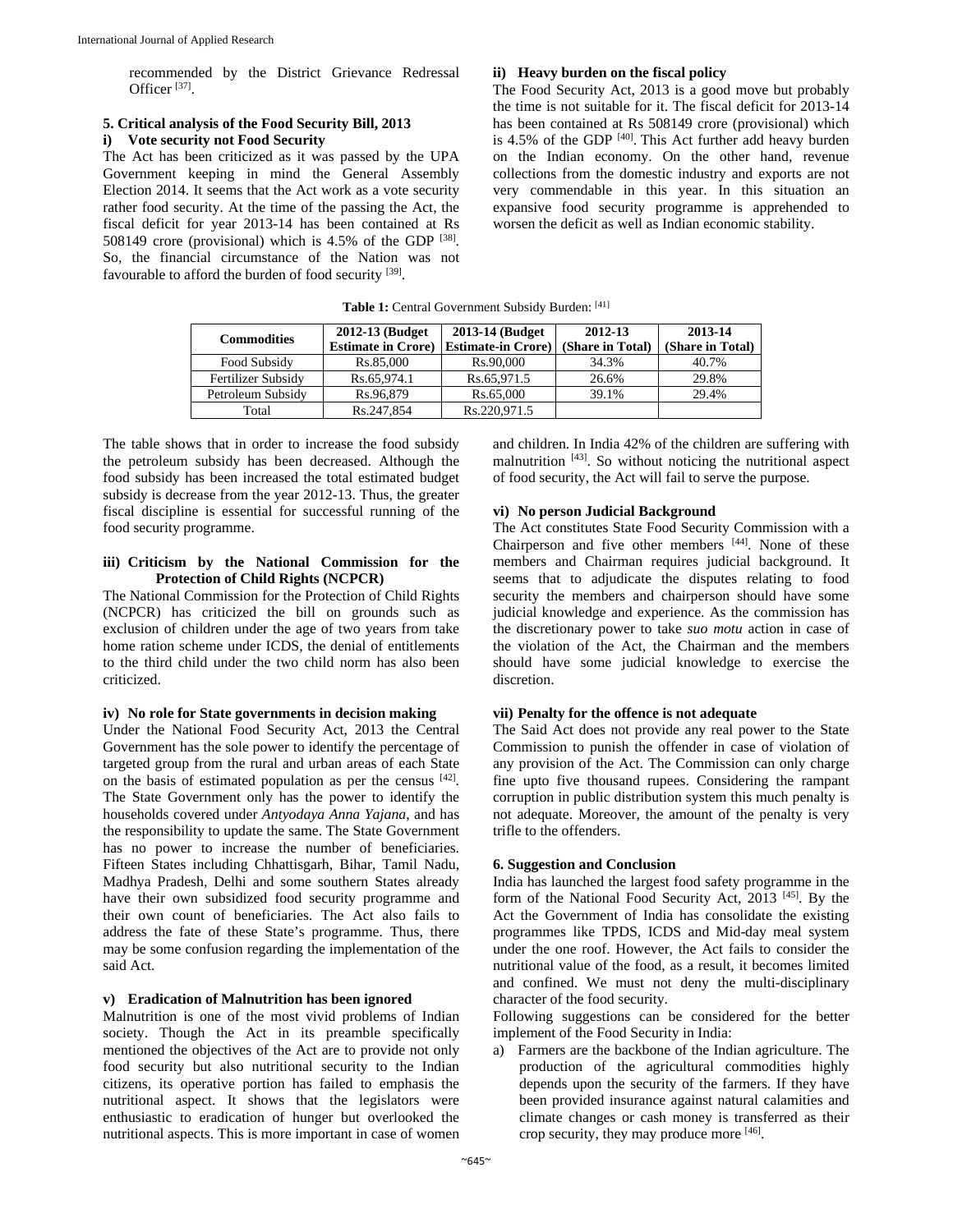- b) The Food Security Act does not include pulses in the food distribution items. However, the major source of the protein in Indian vegetarian diets is pulses. Recent, price hike due to inflation have pushed pulses out of the reach of the poor citizens. There have been suggestions from the all parts of the nation to include pulses along with the cereals in the food security items [47].
- c) Similar suggestion can also be made for oils, sugar and iodized salt, because these commodities are also necessary for the proper nutrition. Although, it is neither prudent nor possible to include everything to the food subsidies, it is advisable for the government to look at possibility to add more goods in the Food Security Programme [48].
- d) For the better food security the cooking medium or the cooking fuel must also be considered. If the medium of cooking is not hygienic, the nutrition value of the food may Detroit. Most of the Indian poor household use kerosene as the cooking fuel. Kerosene emits a toxic gas which adversely affects to the respiratory system.
- e) For the proper food security equal importance should also be given to the healthcare and sanitation along with food. Sanitation is one of the major problems in India. Therefore, the real food security cannot be achieved without nutritional security to the people of India.

#### **7. References**

- 1. Roy SC. Food Security or Food Sovereignty The Required Need of the Era, *Indian bar Review*, 2015; 42(4):69-80.
- 2. https://www.wfp.org/hunger/stats (visited on 28.03.2017).
- 3. https://en.wikipedia.org/wiki/Global\_Hunger\_Index (visited on 28.03.2017).
- 4. http://www.thehindu.com/news/national/india-is-hometo-194-million-hungry-people-un/article7255937.ece (last visited on 26.03.2017).
- 5. Putting the smallest first, *The Economist*. 23 September 2010, (visited on 13.02. 2017).
- 6. Shaw D. *World Food Security: A History since 1945*, Palgrave Macmillan, 2007, 7.
- 7. *Ibid.* 35.
- 8. See. General Assembly resolution, 1496, (xv). Provision of Food Surpluses to Food deficient Peoples though the United Nations System, available at: http://www.worldlii.org/int/other/UNGARsn/1960/22.d f.
- 9. OPEC-The Organization of Petroleum Exporting Countries established in, 1960.
- 10. http://www.fao.org/fileadmin/templates/ERP/uni/F4D.p df. (last visited on 27.03.2017).
- 11. See, General Assembly resolution 3348 (XXIX), of 17 December, 1974.
- 12. Universal Declaration on the Eradication of Hunger and Malnutrition was adopted on 16 November 1974 by the World Food Conference convened under General Assembly resolution 3180 (XXVIII)of

17 December 1973 and the same was endorsed by General Assembly through its resolution 3348 (XXIX) of 17 December 1974.

13. http://www.unscn.org/files/Annual\_Sessions/UNSCN\_ Meetings\_2013/nishida\_MOM\_1992ICN.pdf. (Last visited on 24.03.2017).

- 15. Paragraph No. 2, Rome Declaration on World Food Security.
- 16. Paragraph No. 1, The Rome Declaration on World Food Security.
- 17. Bhatia BM. Famines in India: a study in some aspects of the economic history of India with special reference to food problem, 1860-1990, Konark Publishers, 1991, 20-22.
- 18. Kautilya. *The Arthashastra*, Penguin classics, 1992, 17- 20.
- 19. *Supra note. 16*, 25-27.
- 20. Bruce Cerry, Graeme Hugo *et al. Famine: As a Geographical Phenomenon*, (D.R. Publishing Company, 1984, 19-21.
- 21. Prashant Bharadwaj, Asim Ijaz Khwaja, Atif Mian R. The Partition of India: Demographic Consequences". Available at SSRN: https:// ssrn.com/abstract =1294846 or http://dx.doi.Org/ 10.2139 /ssrn.1294846 (last visited on 25.03.2017).
- 22. Dr. Pitabasa Sahoo, Dr. Lalitha Vaskar Mutum S. Young Farmers and Second Green Revolution in India. Journal of Radix International Educational and Research Consortium, 2012; 1(11):4-5.
- 23. *Development Planning: The Indian Experience*, Oxford University Press, 1993, 25-30.
- 24. See, Section of The National Food Security Act, 2013, 3(2).
- 25. *Antyodaya Anna Yojana.* Is a Government of India sponsored scheme to provide highly subsidized food to millions of the poorest of poor families? It was launched on 25th December, 2000 and first implemented in Rajasthan. At first the coverage was given to 10,000,000 poorest of the poor families. The scheme has been expanded twice, once in June, 2003 and then in August, 2004, adding an additional 5,000,000 Below Poverty Line (BPL) families each time and bringing the total number of families covered up to 20,000,000.
- 26. See, Section 3(1) of National Food Security Act, 2013.
- 27. *Ibid*. Schedule IV.
- 28. *Ibid.* Schedule I.
- 29. *Ibid*. Section 9 & 10.
- 30. *Ibid*. Section 5.
- 31. *Ibid*. Section 4.
- 32. *Ibid*. Section 13.
- 33. *Ibid.* Chapter-VII.
- 34. *Ibid*. Section 22.
- 35. *Ibid.* Chapter-XI.
- 36. *Ibid*. Section 8.
- 37. *Ibid*. Section 33& 34.
- 38. http://pib.nic.in/newsite/PrintRelease.aspx?relid=10624 2 (last visited on 24.03.2017).
- 39. Shekhar Iyer, This isn't food security, it's vote security, says BJP, *Hindustan Times*, Archived from the original on 31 August 2013.
- 40. http://pib.nic.in/newsite/PrintRelease.aspx?relid=10624 2 (last visited on 27.03.2017).
- 41. Source: Union Budget 2013-14, Government of India.
- 42. Section 9 of National Food Security Act, 2013.
- 43. http://www.thehindu.com/news/national/42-per-cent-of-Indian-children-are-underweight/article13360943.ece (last visited on 23.03.2017).
- 44. Section 16 of the National Food Security Act, 2013.

14. *Ibid*.